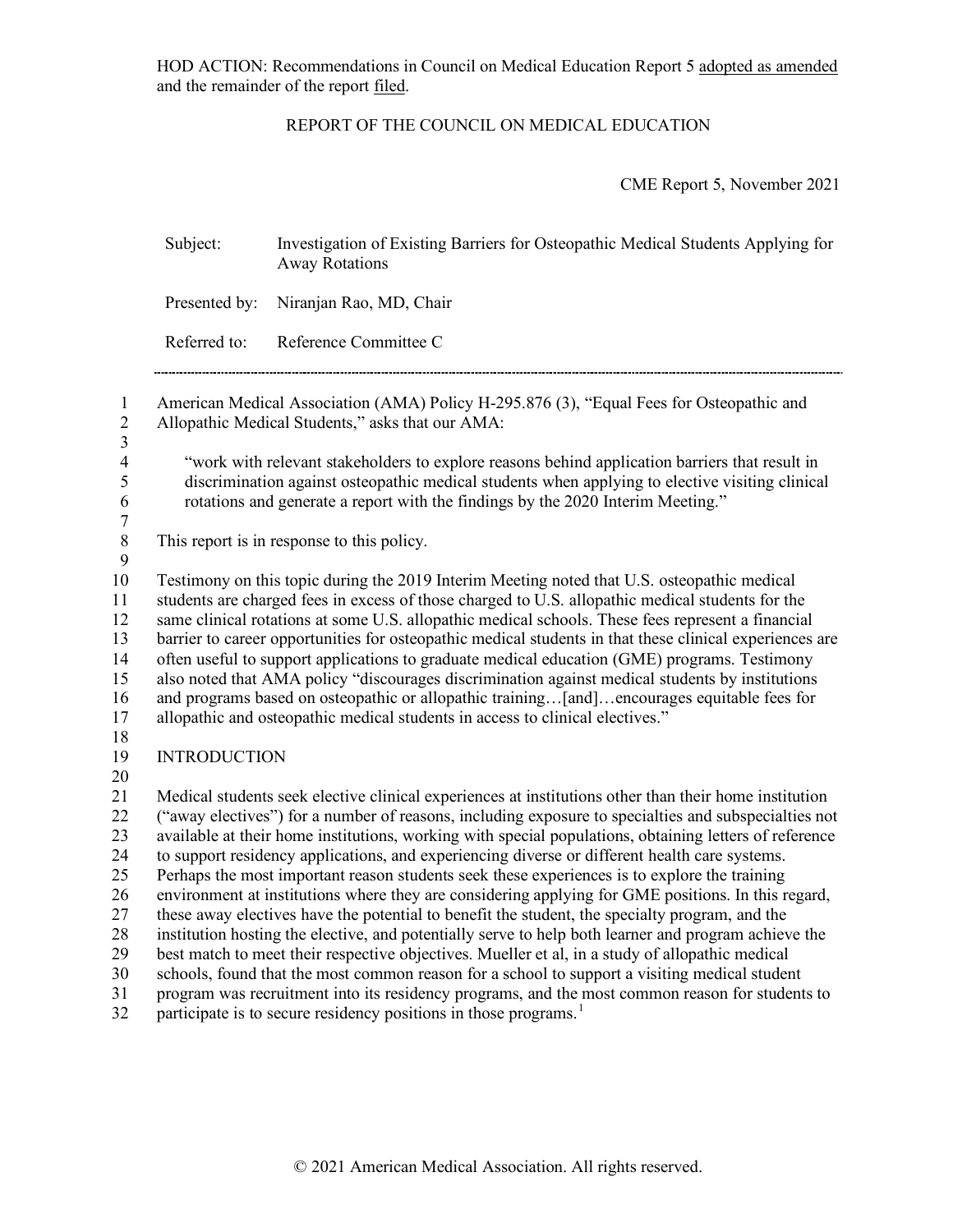BACKGROUND

3 The Association of American Medical Colleges (AAMC) supports students seeking away electives<br>4 through the online Visiting Student Learning Opportunities (VSLO) program, which includes a 4 through the online Visiting Student Learning Opportunities (VSLO) program, which includes a<br>5 Visiting Student Application Service (VSAS) for students and host institutions.<sup>2</sup> Most, if not all. Visiting Student Application Service (VSAS) for students and host institutions.<sup>[2](#page-6-1)</sup> Most, if not all, allopathic medical schools utilize VSAS to manage visiting student applications. The fee to use VSAS is \$40 for the first three applications and \$15 per application thereafter. Institutions are also 8 charged a fee to use the system, but the institutional fee structure is not published. The VSLO<br>9 website notes that participating host institutions may have their own fee structures and may ch website notes that participating host institutions may have their own fee structures and may charge a processing fee or tuition but specifies that only the AAMC may charge fees that are referred to as application fees. Host institutions may charge applicants processing fees, registration fees, or other types of fees, as long as these fees are not labeled as application fees. VSLO also allows host institutions to select the home institutions from which they will accept applications. The Accreditation Council for Graduate Medical Education (ACGME) reached an agreement with the American Osteopathic Association and American Association of Colleges of Osteopathic Medicine to develop a single accreditation system for GME in early 2014. Transition to the ACGME Single Accreditation System began in 2015, and by June 2020 the transition was complete. One benefit of the Single Accreditation System is to offer all U.S. medical school graduates a uniform GME pathway, allowing them to seek admission into any residency and fellowship program. Any graduate of a college of medicine accredited by the Commission on Osteopathic College Accreditation (COCA), a medical school within the United States or Canada accredited by the Liaison Committee on Medical Education (LCME), or a medical school outside the United States or Canada that meets the established eligibility criteria is eligible to enter an  $\alpha$  ACGME-accredited program.<sup>[3](#page-6-2)</sup> Beginning in 2020, the National Resident Matching Program (NRMP) supported the first combined Match for allopathic and osteopathic medical students into programs accredited through the ACGME's Single Accreditation System. THE ROLE OF ELECTIVE OPPORTUNITIES FOR VISITING MEDICAL STUDENTS IN RESIDENCY PROGRAM DECISIONS As noted in the introduction, medical students seek away elective experiences to explore programs and make themselves known to the host programs. In this regard, the experiences are often referred to as "audition electives." The literature offers conflicting information about whether audition electives are important in securing a position. Data from the 2014 NRMP Program Director Survey 38 showed that program directors consider the audition elective to be an important factor for deciding<br>39 whom to interview and rank.<sup>4</sup> Some studies have demonstrated that audition electives are important whom to interview and rank.<sup>[4](#page-6-3)</sup> Some studies have demonstrated that audition electives are important in the selection of applicants,<sup>[5](#page-6-4),[6](#page-6-5)</sup> while others have shown that audition electives have no effect on 41 the selection of applicants.<sup>1,[7](#page-6-6),[8](#page-6-7)[,9](#page-6-8),[10,](#page-6-9)[11](#page-6-10)</sup> POTENTIAL BARRIERS IMPOSED UPON OSTEOPATHIC STUDENTS SEEKING ELECTIVE EXPERIENCES AT ALLOPATHIC SCHOOLS IMPOSE BARRIERS To explore the concerns raised in Policy H-295.876 (3), AMA staff reviewed the websites of allopathic medical schools in six states (California, Florida, Illinois, New York, Ohio, and Texas) and 13 school websites identified by representatives of the AMA Medical Student Section. This sample represented 66 of the 144 allopathic medical schools in the United States that have

- graduated at least one full class of students. The websites from 15 of these schools indicated that
- visiting medical students must be from LCME-accredited schools, and four of the 15 explicitly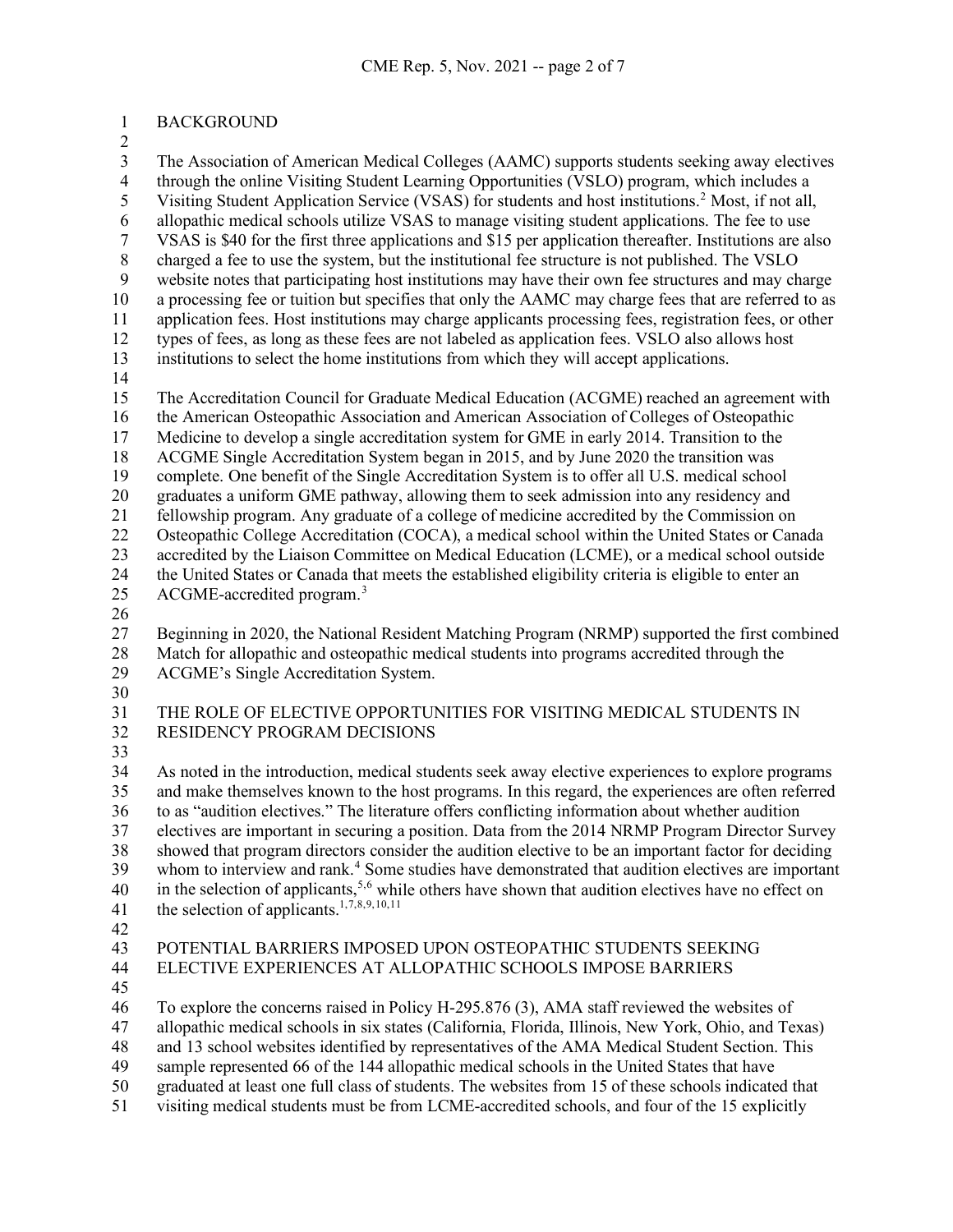1 stated that osteopathic medical students would not be accepted. For 11 of the school websites,<br>2 either information on visiting medical students was not included or the visiting student website either information on visiting medical students was not included or the visiting student websites 3 were suspended due to the COVID-19 pandemic. The remaining 39 school websites indicated that<br>4 both allopathic and osteopathic medical students could participate as visiting medical students. One 4 both allopathic and osteopathic medical students could participate as visiting medical students. One<br>5 of the schools indicated that osteopathic students would be accepted for most, but not all, of the of the schools indicated that osteopathic students would be accepted for most, but not all, of the electives. Three schools required passage of United States Medical Licensing Examination (USMLE) Step 1. Of the 39 schools accepting both allopathic and osteopathic medical students, 23 8 charged a fee. For 19 of these schools, the fee was the same for both allopathic and osteopathic medical students, with a range of \$25 to \$300 per elective request submitted (mean = \$165). The medical students, with a range of \$25 to \$300 per elective request submitted (mean =  $$165$ ). The remaining four fee-charging schools in this review charged a differential fee for allopathic and osteopathic student applicants. One school's fees were listed as \$125 and \$295 for allopathic and osteopathic students, respectively; one school's fees were listed as \$150 and \$4,150 for allopathic and osteopathic students, respectively; and one school's fees were listed as \$500 and \$5,000 for allopathic and osteopathic students, respectively. The fourth school listed a \$30 processing fee for osteopathic students and \$900 per week of elective for osteopathic students, while no fees were listed for allopathic students. The review did not explore the practices of GME programs that operate independently from medical schools but may offer clinical elective experiences for medical students.

Data from an unpublished survey of 182 allopathic schools and GME programs, conducted by the

Council of Osteopathic Student Government Presidents, had similar findings. That study found that

24 of the surveyed programs did not accept applications for electives from osteopathic medical

 students, 35 programs listed "licensing exam disparities" including inequitable class ranking requirements and minimum scores for osteopathic students compared to allopathic students, and 14

programs listed financial disparities between allopathic student applicants and osteopathic student

26 applicants in the application process.<sup>[12](#page-6-11)</sup> (The authors of this study have asked for the following

disclaimer: "This is unofficial student-collected information that is not yet submitted for official

publication or research.")

## HOW SOME FEE STRUCTURES AND OTHER BARRIERS DISADVANTAGE OSTEOPATHIC MEDICAL STUDENTS

 The ACGME states that the benefits of the Single Accreditation System include offering all U.S. medical graduates a uniform education pathway, increasing collaboration among the medical education community, providing consistency across all residency and fellowship programs, reducing costs, and increasing opportunities for osteopathic GME. Despite these stated benefits, surveys of allopathic schools demonstrate that osteopathic medical students continue to face 38 barriers in applying for away rotations at allopathic institutions and programs. These barriers<br>39 include: 1) outright exclusion from participation; 2) the requirement for a passing USMLE sco include: 1) outright exclusion from participation; 2) the requirement for a passing USMLE score; and 3) inequitable fees. Upon finding these barriers while considering sites for away electives, osteopathic students would be deterred from applying for an elective opportunity, thus potentially decreasing the likelihood of applying to the program for residency or decreasing the likelihood of securing a position after application. Further, the existence of these barriers implies that osteopathic medical students are less welcome, or unwelcome, at the host institution. These barriers also have implications for educational experiences, in that osteopathic medical students may not be able to participate and learn in specialty and subspecialty areas not otherwise available to them at their home institutions.

While it is difficult to determine if these financial and other barriers to away experiences have

affected the competitiveness of osteopathic medical students applying for ACGME-accredited

residencies, Match data suggest a possible relationship between type of training and securing a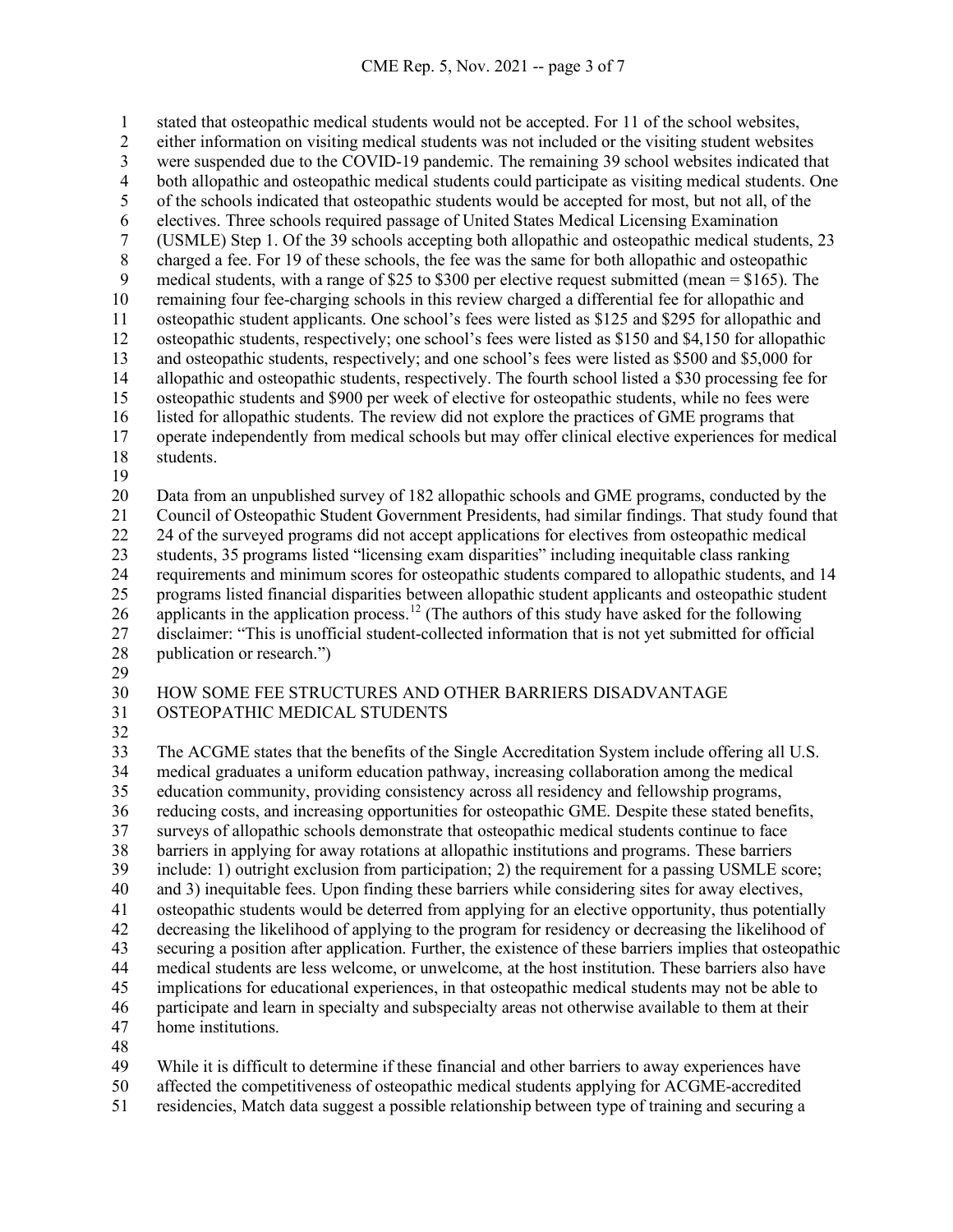1 residency position. Although NRMP data show that the match rates for senior osteopathic medical<br>2 students in the United States have steadily but slowly risen from 82.7 percent in 2015 to 88.1 students in the United States have steadily but slowly risen from 82.7 percent in 2015 to 88.1 3 percent in 2019, during the same period match rates for seniors in allopathic programs were<br>4 consistently higher, fluctuating between 93.9 percent and 94.3 percent. Beginning in 2020, the 4 consistently higher, fluctuating between 93.9 percent and 94.3 percent. Beginning in 2020, the<br>5 ACGME completed the transition to the Single Accreditation System to accredit participating ACGME completed the transition to the Single Accreditation System to accredit participating 6 osteopathic residency programs that were previously only accredited by the AOA, thereby offering<br>all U.S. medical school graduates (allopathic and osteopathic) a uniform graduate medical all U.S. medical school graduates (allopathic and osteopathic) a uniform graduate medical 8 education pathway and allowing them to seek admission into any residency or fellowship program.<br>9 According to NRMP data for the 2020 match. 90.7 percent of osteopathic senior medical students According to NRMP data for the 2020 match, 90.7 percent of osteopathic senior medical students and 93.7 percent of allopathic senior medical students matched to a PGY-1 position. However, data among specialties demonstrate notable differences between the match rates of allopathic and osteopathic senior student applicants. For example, the unmatched rate for osteopathic senior students ranking only one specialty was approximately double the unmatched rate for allopathic senior students in emergency medicine, neurological surgery, neurology, obstetrics and gynecology, orthopedic surgery, plastic surgery, and general surgery. It should be noted that it is unknown whether financial or other barriers to elective experiences played any role in these 17 outcomes.<sup>[13](#page-6-12)</sup> Complicating this report are the effects of the COVID-19 pandemic, which has markedly limited away electives for all students and the effects of the increasing use of virtual interviews for residency programs and applicants. The planned conversion of USMLE Step 1 from a scored exam to pass/fail may also have future implications for this issue. SUMMARY AND RECOMMENDATIONS The AMA, in a joint statement with the American Osteopathic Association, has described the equivalency of training, licensure, and practice rights of allopathic and osteopathic physicians, and 28 the vital role osteopathic physicians serve in the nation's health care delivery system.<sup>14</sup> Thus, it stands to reason that osteopathic medical students should have equal access to elective training opportunities. Information collected from allopathic medical school websites indicates that barriers exist for participation of osteopathic medical students in elective experiences at some allopathic medical schools. The barriers include: 1) outright exclusion from participation; 2) the requirement for a passing USMLE score; and 3) inequitable fees. These barriers may deter osteopathic students from applying to or being accepted for a residency position. Programs that lack exposure to potential qualified osteopathic students may rank candidates disparately. These barriers on osteopathic 38 medical students are in contradiction to the goal of the ACGME Single Accreditation System to<br>39 offer all U.S. medical school graduates a uniform GME pathway. offer all U.S. medical school graduates a uniform GME pathway. Further, current AMA Policy H-295.876 discourages discrimination against medical students based on allopathic or osteopathic undergraduate medical education training and encourages equitable fee structures for allopathic and osteopathic medical student applicants to clinical electives. The Council on Medical Education therefore recommends that the following recommendations be adopted and the remainder of this report be filed:

- 
- 48 1. That our American Medical Association (AMA) amend Policy H-295.876 (2), "Equal Fees for Osteopathic and Allopathic Medical Students," by addition and deletion as shown below. (Modify Current HOD Policy)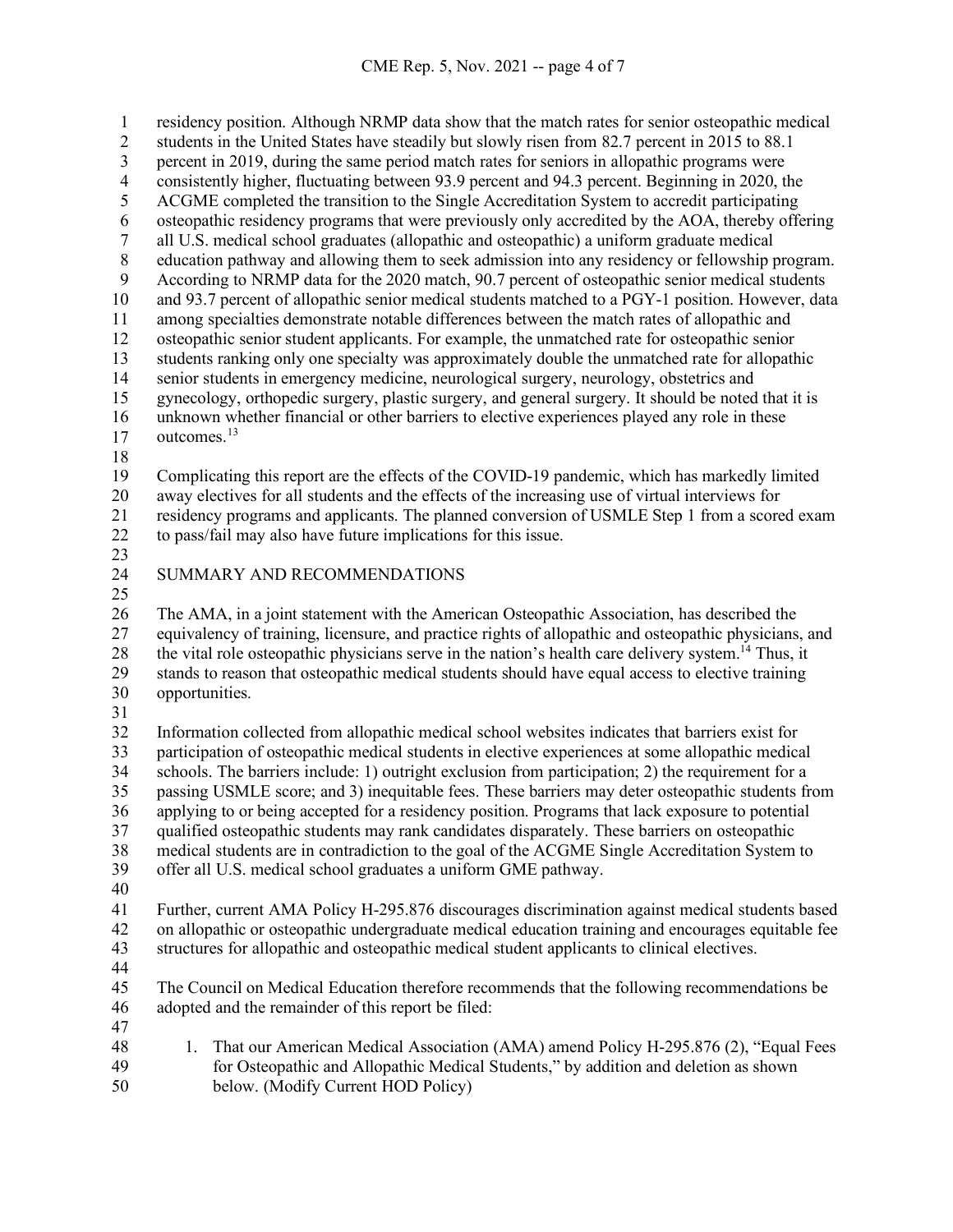|    |    | Our AMA encourages equitable access to and equitable fees for clinical electives for            |
|----|----|-------------------------------------------------------------------------------------------------|
|    |    | allopathic and osteopathic medical students in access to clinical electives, while respecting   |
|    |    | the rights of individual allopathic and osteopathic medical schools to set their own policies   |
|    |    | related to visiting students                                                                    |
|    |    |                                                                                                 |
|    | 2. | That our AMA encourage the Association of American Medical Colleges to request that its         |
|    |    | member institutions promote equitable access to clinical electives for allopathic and           |
|    |    | osteopathic medical students and charge equitable fees to visiting allopathic and               |
|    |    | osteopathic medical students. (New HOD Policy)                                                  |
| 10 |    |                                                                                                 |
| 11 | 3. | That our AMA encourage the Accreditation Council for Graduate Medical Education to              |
| 12 |    | require its accredited programs to work with their respective affiliated institutions to ensure |
| 13 |    | equitable access to clinical electives for allopathic and osteopathic medical students and      |
| 14 |    | charge equitable fees to visiting allopathic and osteopathic medical students. (New HOD         |
| 15 |    | Policy)                                                                                         |
|    |    |                                                                                                 |

Fiscal note: \$500.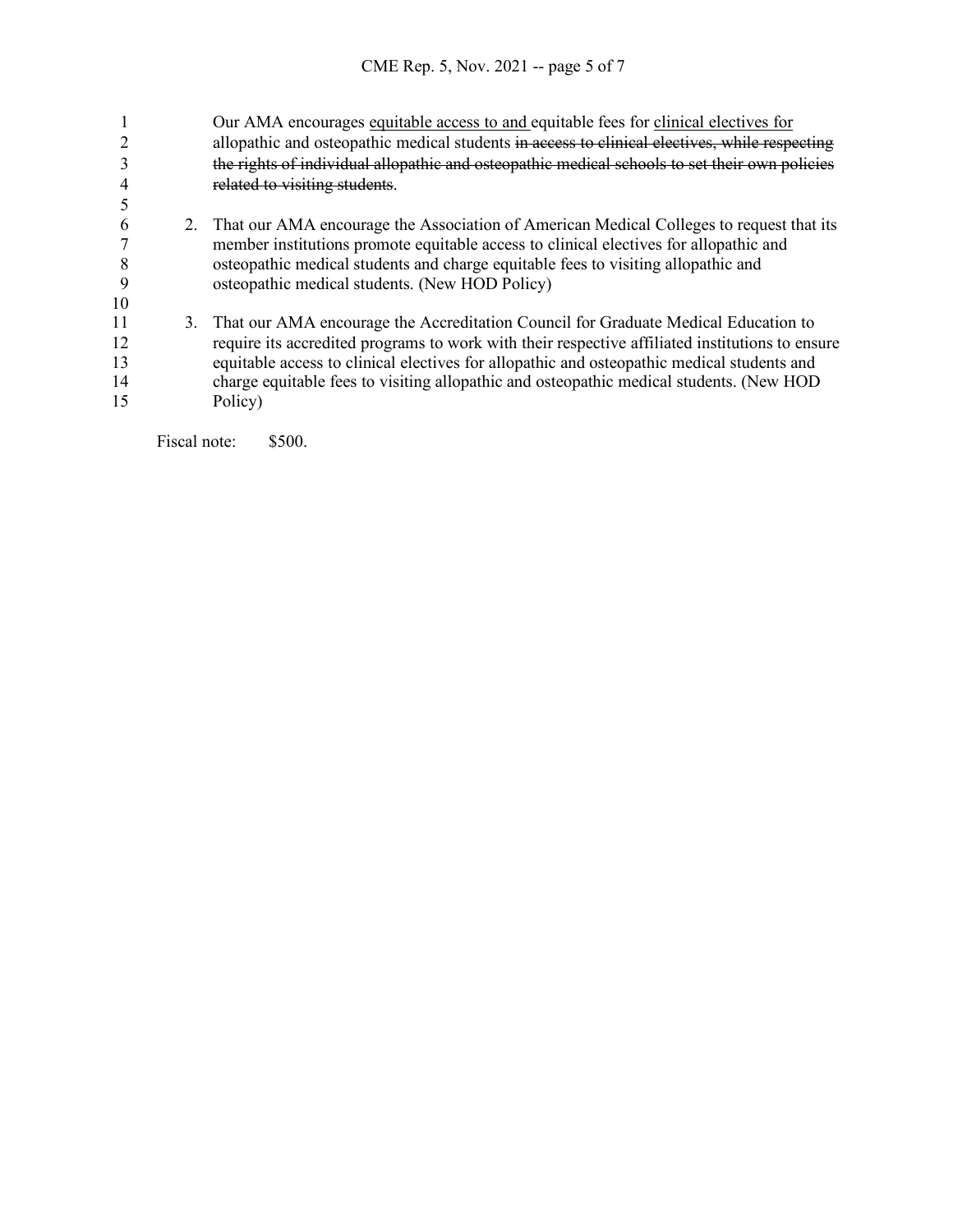## RELEVANT AMA POLICY

*H-295.876, "Equal Fees for Osteopathic and Allopathic Medical Students"* 

3. Our AMA, in collaboration with the American Osteopathic Association, discourages discrimination against medical students by institutions and programs based on osteopathic or allopathic training.

4. Our AMA encourages equitable fees for allopathic and osteopathic medical students in access to clinical electives, while respecting the rights of individual allopathic and osteopathic medical schools to set their own policies related to visiting students.

Citation: Res. 809, I-05 Appended: CME Rep. 6, A-07 Modified: CCB/CLRPD Rep. 2, A-14

*H-295.867, "Expanding the Visiting Students Application Service for Visiting Student Electives in the Fourth Year"* 

1. Our American Medical Association strongly encourages the Association of American Medical Colleges (AAMC) to expand eligibility for the Visiting Students Application Service (VSAS) to medical students from Commission on Osteopathic College Accreditation (COCA)-accredited medical schools.

2. Our AMA supports and encourages the AAMC in its efforts to increase the number of members and non-member programs in the VSAS, such as medical schools accredited by COCA and teaching institutions not affiliated with a medical school.

3. Our AMA encourages the AAMC to ensure that member institutions that previously accepted both allopathic and osteopathic applications for fourth year clerkships prior to VSAS implementation continue to have a mechanism for accepting such applications of osteopathic medical students.

Citation: Res. 910, I-09 Reaffirmed: CME Rep. 01, A-19

*H-310.909, "ACGME Residency Program Entry Requirements"*

Our AMA supports entry into Accreditation Council on Graduate Medical Education (ACGME) accredited residency and fellowship programs from either ACGME-accredited programs or American Osteopathic Association-accredited programs. Citation: Res. 920, I-12